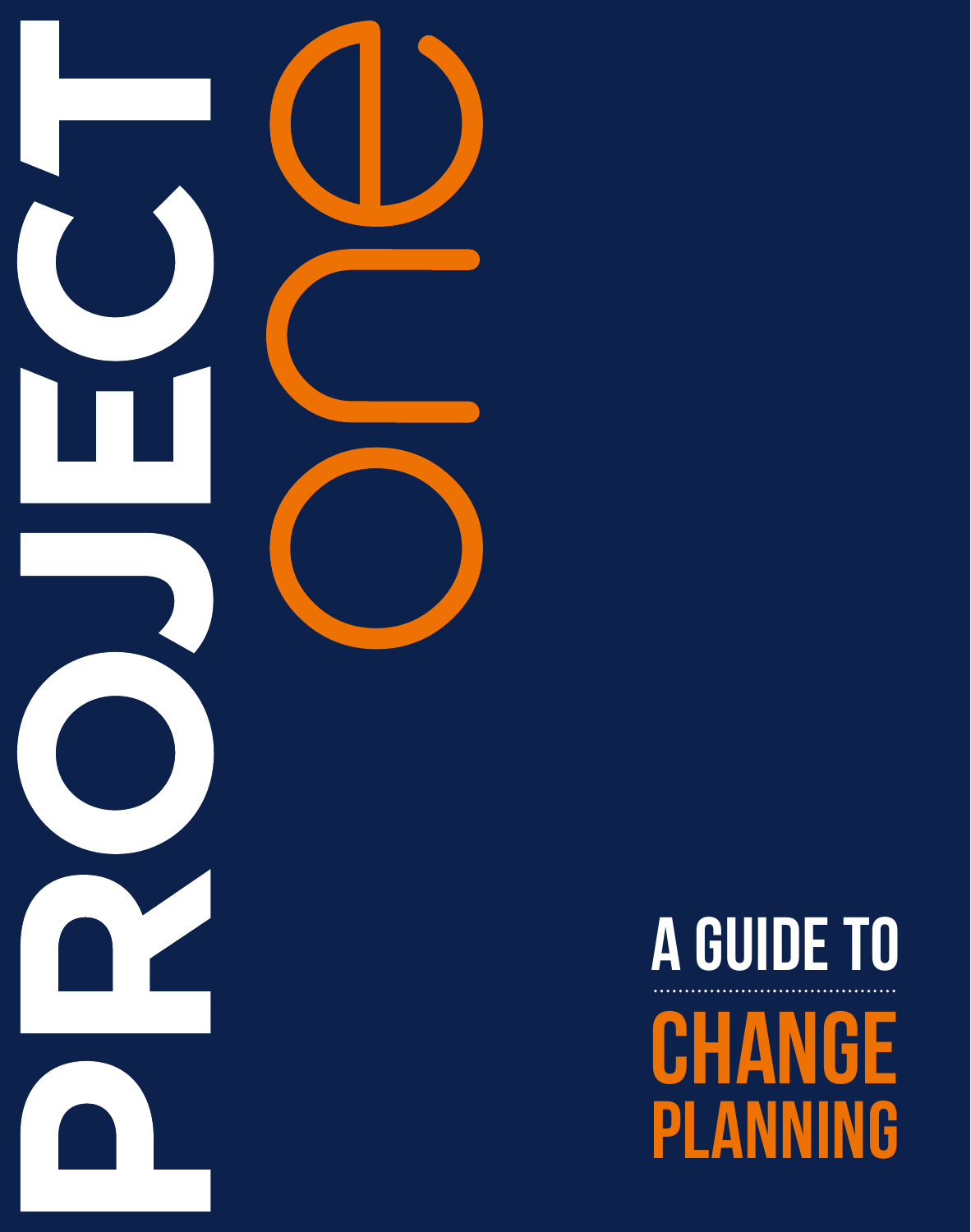

real change · real difference

# **PROJECT** ONA

#### **REAL CHANGE**

Real change is the type of change that makes a defining difference to an organisation. It can be tough. But it can be done.

Here at Project One, we're passionate about helping ambitious organisations to change, thrive and grow, by bringing clarity, pace and greater certainty to the delivery of real change.

> Over many years, our team of battle-hardened change leaders have brought a refreshingly different way of working to some of the UK's largest organisations.

The sectors and business challenges we work on may be diverse, but our resolve is the same.

### In the 2015 Change Capability Survey\*, leaders of change in large organisations voted Change Planning as their biggest challenge.

# Planning

### **The most common challenge when delivering change**

IF YOU STRUGGLE WITH CHANGE PLANNING, YOU'RE NOT ON YOUR OWN

Every organisation must adapt, change and transform continually in order to deliver sustained levels of business performance. Change is not optional, and it's never easy. Now, more than ever before, being good at change is a key differentiator in the business world. Those who understand this and invest in improving their change capability are far more likely to attain and then sustain the level of business performance needed.

Alongside leadership, solution design and sourcing, change planning is one of the four key change capability disciplines that an organisation needs to master throughout the change journey\*. Planning may lack the kudos of leadership, the

creativity of solution design and the commercial cut-and-thrust of sourcing, but it's the key to effective change. Many change programmes miss expectations because of planning challenges – things that weren't done before the project started. And recent research underlined the fact that, of all the change disciplines, planning is the one that organisations struggle with most.

If you want to maximise the return on your investment in change then planning is a challenge worth fixing. Better planning enables better decision-making, which helps to deliver change faster, with more certainty and at lower cost.

This article focuses on the discipline and essence of planning. Prepare yourself for the important and sometimes uncomfortable realities that may have to be faced to make significant improvements in the way your organisation plans for real change.

\* See Project One's paper 'How to improve your organisation's change capability' (projectone.com/insights/how-to-improvechange-capability)

# WE ARE PROJECT ONE

Our expertise lies in helping organisations to transform their change and IT delivery capability.

We have over 20 years' experience in leading and delivering transformational change across many different industries, including business critical programmes for many household names.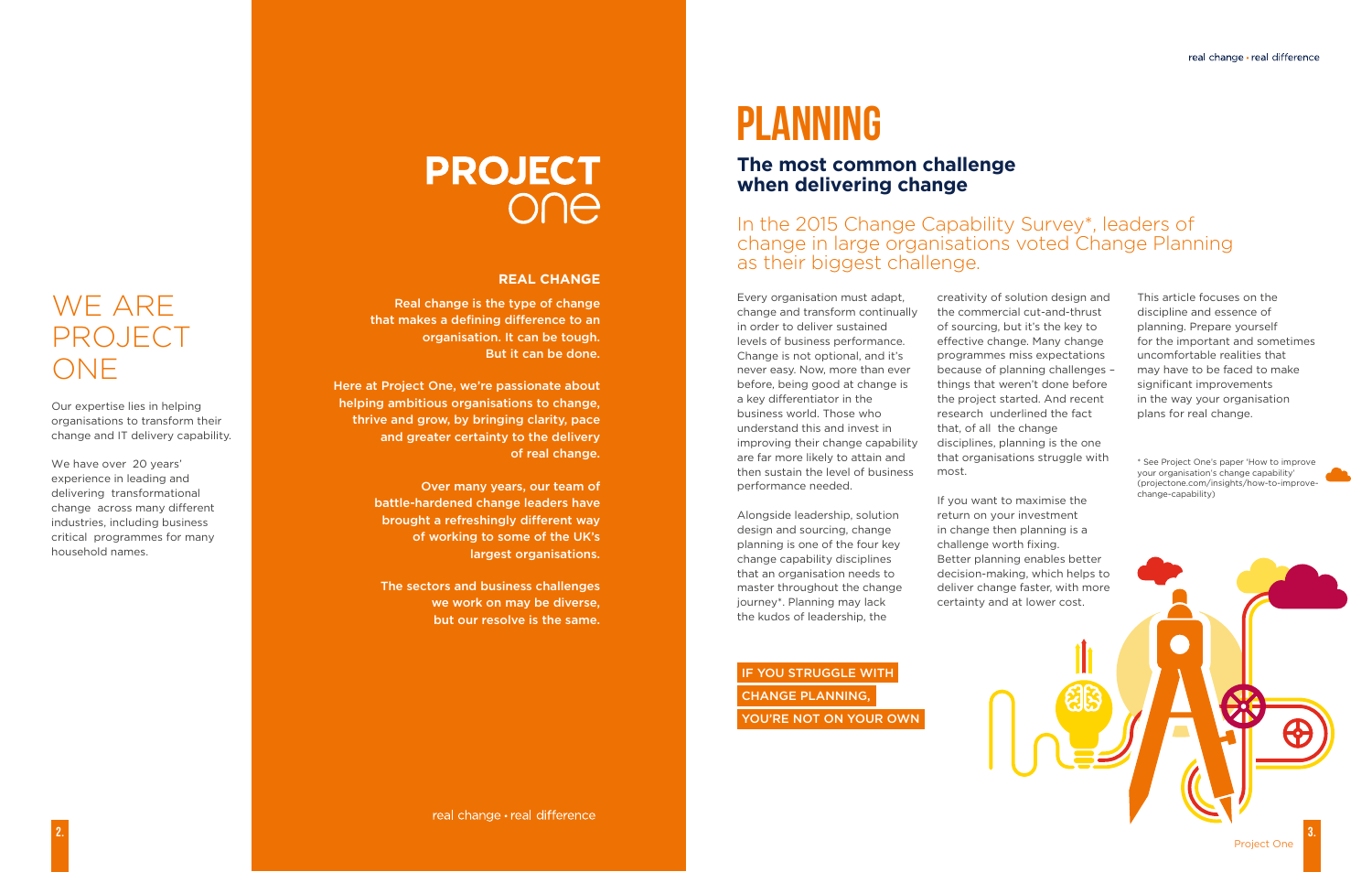

Most organisations find change planning hard, and it's going to get harder.

# A CHALLENGE THAT NEVER SEEMS TO GO AWAY

Change planning is a complex process touching every area of the business. From deciding where to invest, to planning the resources for future change, as a change professional you have a tough job on your hands.

In many big businesses it feels like change planning is a homing issue - a problem that never goes away. Like business whacka-mole, the people in charge of change end up just encountering problems that repeatedly pop up and have to be dealt with. Issues often don't get solved properly, they just get shifted but come back bigger and more severe.

Time and time again, when we talk to those in charge of real change, they tell us they need to get much better at planning change.

And it will get harder. In 1980, a Change Director could see and control those involved in delivering change. Today, where are they? They're in partner organisations and multiple offshore facilities. The component parts of change are more numerous, distributed and complex, and they're shifting all the time.

So if planning feels hard today,

fix it today, because, brace yourself, tomorrow it will be even harder.

Finally, newer businesses may find change easier, but many twentieth century organisations struggle. Amazon has been designed to be flexible, big banks were designed to be efficient and profitable. Amazon can start selling a product immediately, for a big bank it can take months or years.

When you decide to focus on change planning, think about the status and priority that it has in the organisation. When planning is given the right focus, priority and support, when business leaders are properly engaged in it, then planning can be done well. As a result, steering groups, change boards and delivery teams can focus on driving the delivery of the plan rather than having to deal with the all-consuming implications of poor planning.

# IT NEEDS THE FOCUS GIVE PLANNING



**CIO, FTSE 100 business**

 $4.$ 

real change · real difference



SO WHERE DO YOU START?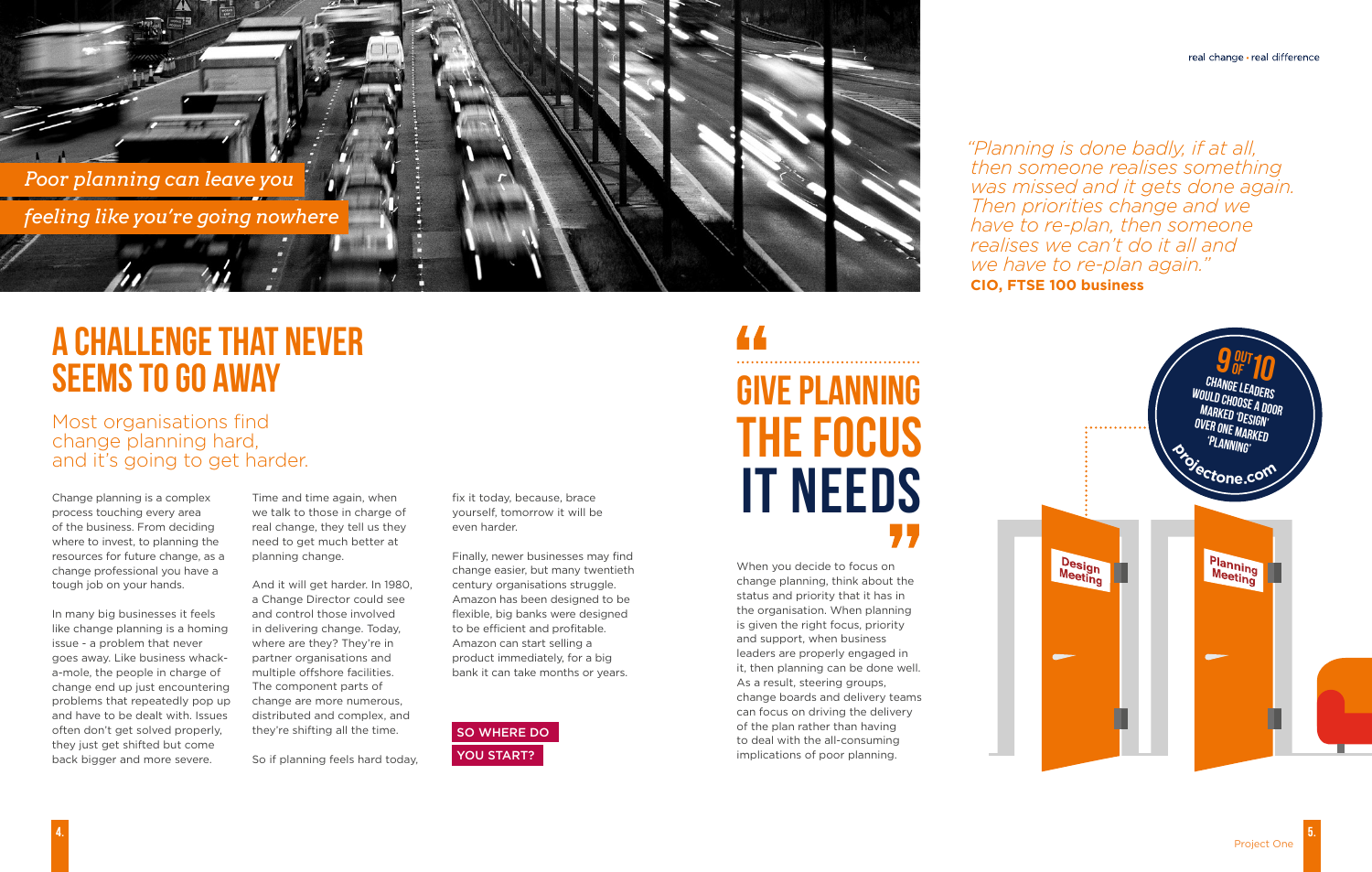Project One

iDEAS

泣



### **EDUCING COST**



PROGRAMME

**DEMAND** 

#### real change · real difference

It's worth the focus. Better change planning can deliver massive value to the whole organisation.

# THERE IS REAL VALUE IN GETTING BETTER

血

Change planning is a classic business integration challenge involving people, processes and technology. To get it right, start by being very clear on the true purpose of planning.

It all boils down to giving the right people, the right information at the right time to enable them to do what they need to do. Giving those with the accountability the information they need to make rational decisions about all the elements of change, for example resources, money, risk, partners, outcomes and benefits, so that these are properly managed.

> ost is minimised when you're delivering the right change, at the right time, with increased levels of productivity and reduced overheads.

Getting the best possible return from the investment you're making in change. The best "bang for the buck"

MAXIMISING RETURN

Planning and co-ordinating the delivery of multiple changes, so that each lands, as far as possible, when the business needs it to land.

## DELIVERING ON TIME

 $\sum_{n=1}^{\infty}$ 

 $\bigodot$ 

| <b>GREATER CERTAINTY</b>                                                    |  |
|-----------------------------------------------------------------------------|--|
| Good planning creates confidence, which<br>allows change to be driven hard, |  |

minimising rework and delays.

 $\bullet$   $\epsilon$ 

**DEMAND** 

**DEMAND** 

**DEMAND**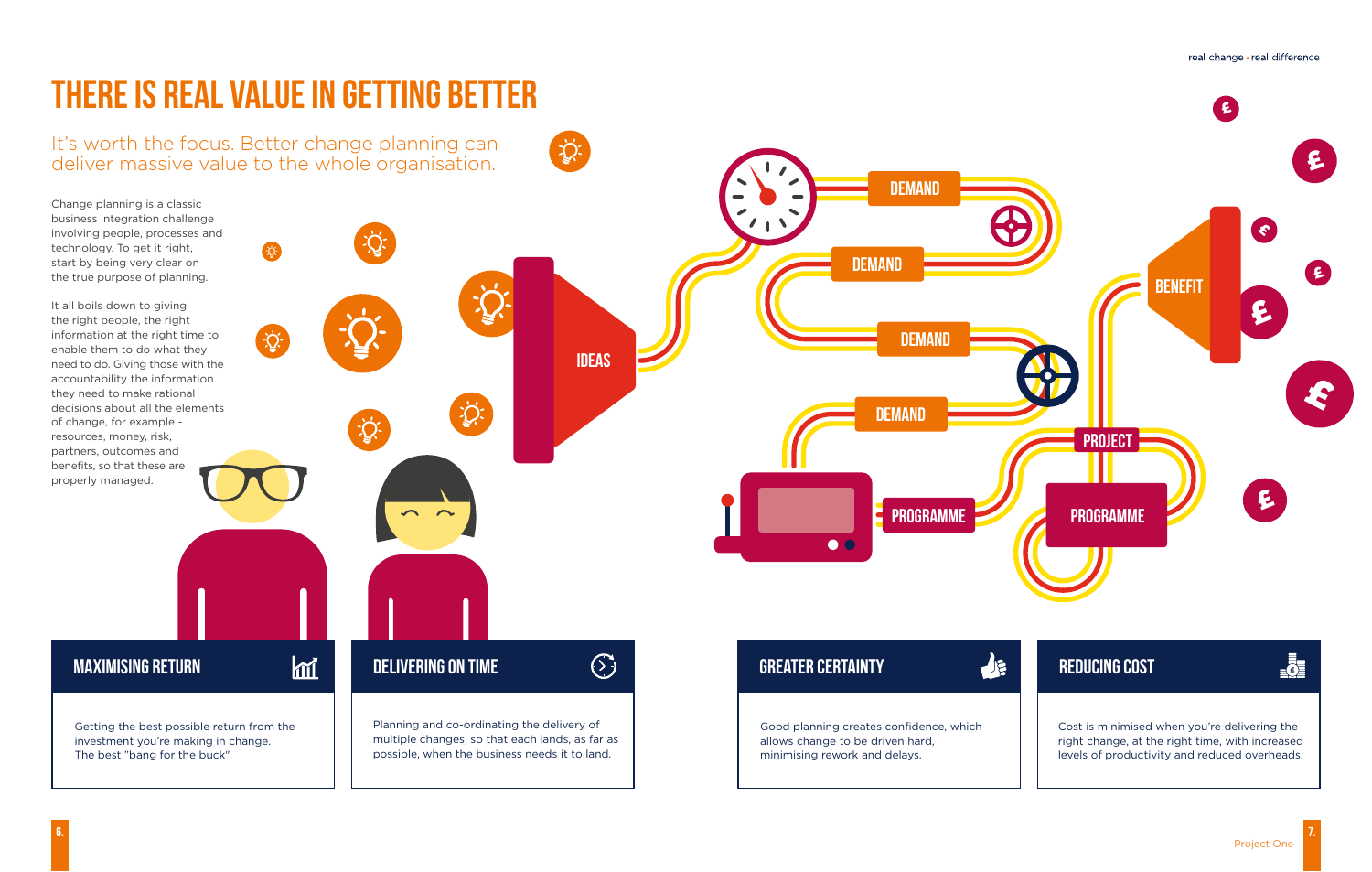9.



Managing capacity so that realistic project delivery commitments can be made.

#### **DESIRED OUTCOME**

Clear plans that are set up for success, with sufficient and committed funding and resources.

#### **WHAT WE SEE**

No single version of the truth, insufficient resources, unreliable estimates and non-value adding processes and administration, not admin resources and unreliable estimates.

This is our framework for change planning, designed to help us understand how information flows through the process.

# A FRAMEWORK FOR PLANNING YOUR INVESTMENT IN CHANGE

#### real change · real difference

## Portfolio DEFINITION

Defining a portfolio of executable projects to deliver the strategy.

#### **DESIRED OUTCOME**

Clear business imperatives and defined change initiatives to achieve them.

#### **WHAT WE SEE**



Poor alignment between strategy and change, unclear prioritisation, a general underestimation of what is involved and poorly-defined change.

> Overseeing project delivery in line with the commitments made.

#### **DESIRED OUTCOME**

Clear knowledge of the status of delivery and the plans for implementation.

#### **WHAT WE SEE**

Aggregate status hard to assess, focus on administrative activities rather than value-adding insights, failing projects not being stopped and poor time and cost management.

Overseeing the delivery of expected benefits.

#### **DESIRED OUTCOME**

Business outcomes and benefits delivered as planned.

#### **WHAT WE SEE**

Unclear accountabilities, evaporation of planning rigour after implementation, support costs not considered and changes not delivering planned benefits.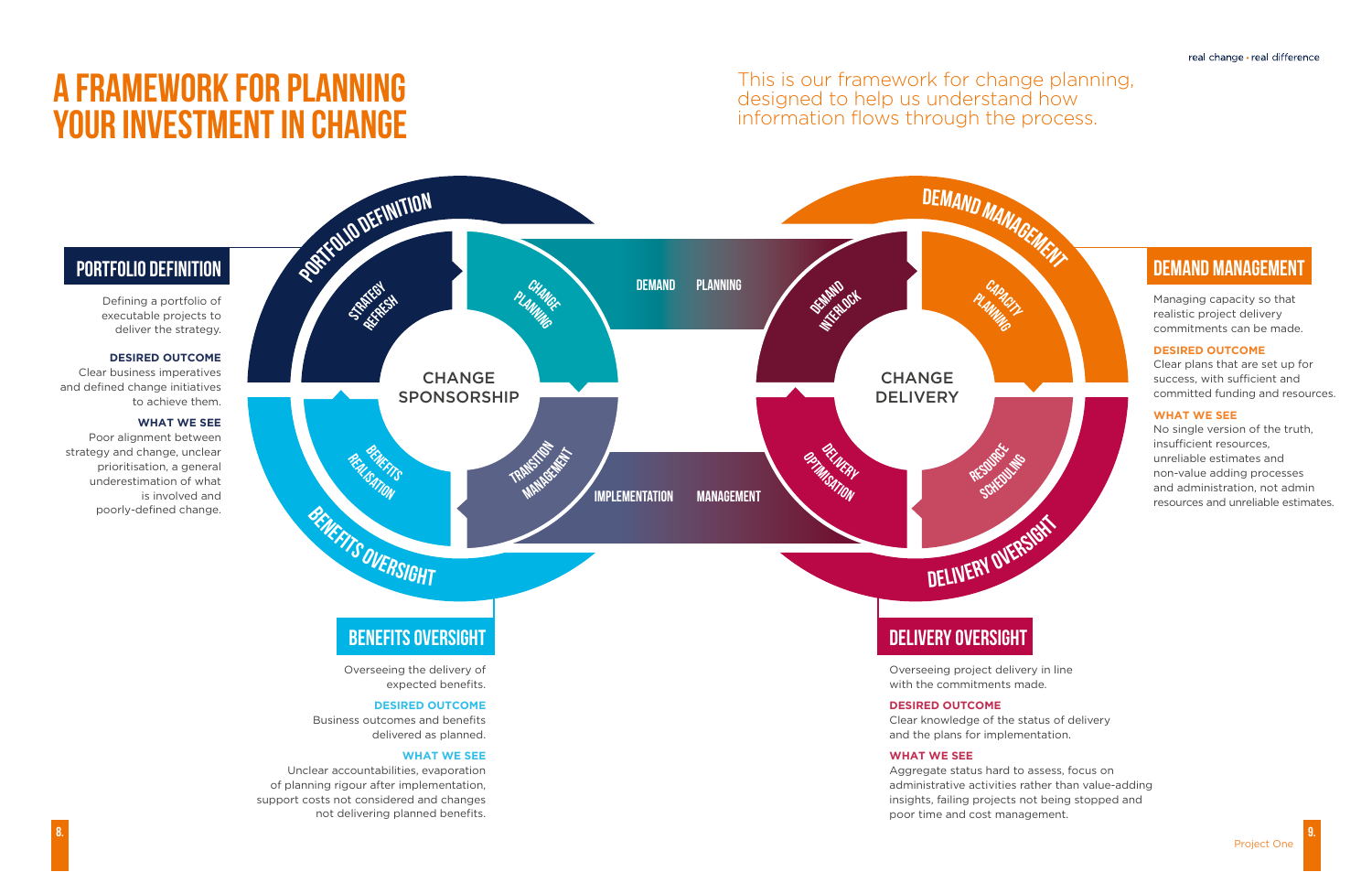Inability to properly schedule delivery and commit to the demand plan.

> Inability to commit resource to the most important change initiatives.



In-house and external resources being unable to deliver the best value possible.

Difficulty in dealing with delivery variations and understanding their implications.

### *Change Planning Diagnostic*

Understanding your capability and building an improvement plan, needs experience to differentiate the problem from the downstream symptoms of that problem. This is what the diagnostic helps to uncover. It needs experienced people too!

#### 2. LEADING TO:

#### 1. LEADING TO:

#### LEADING TO: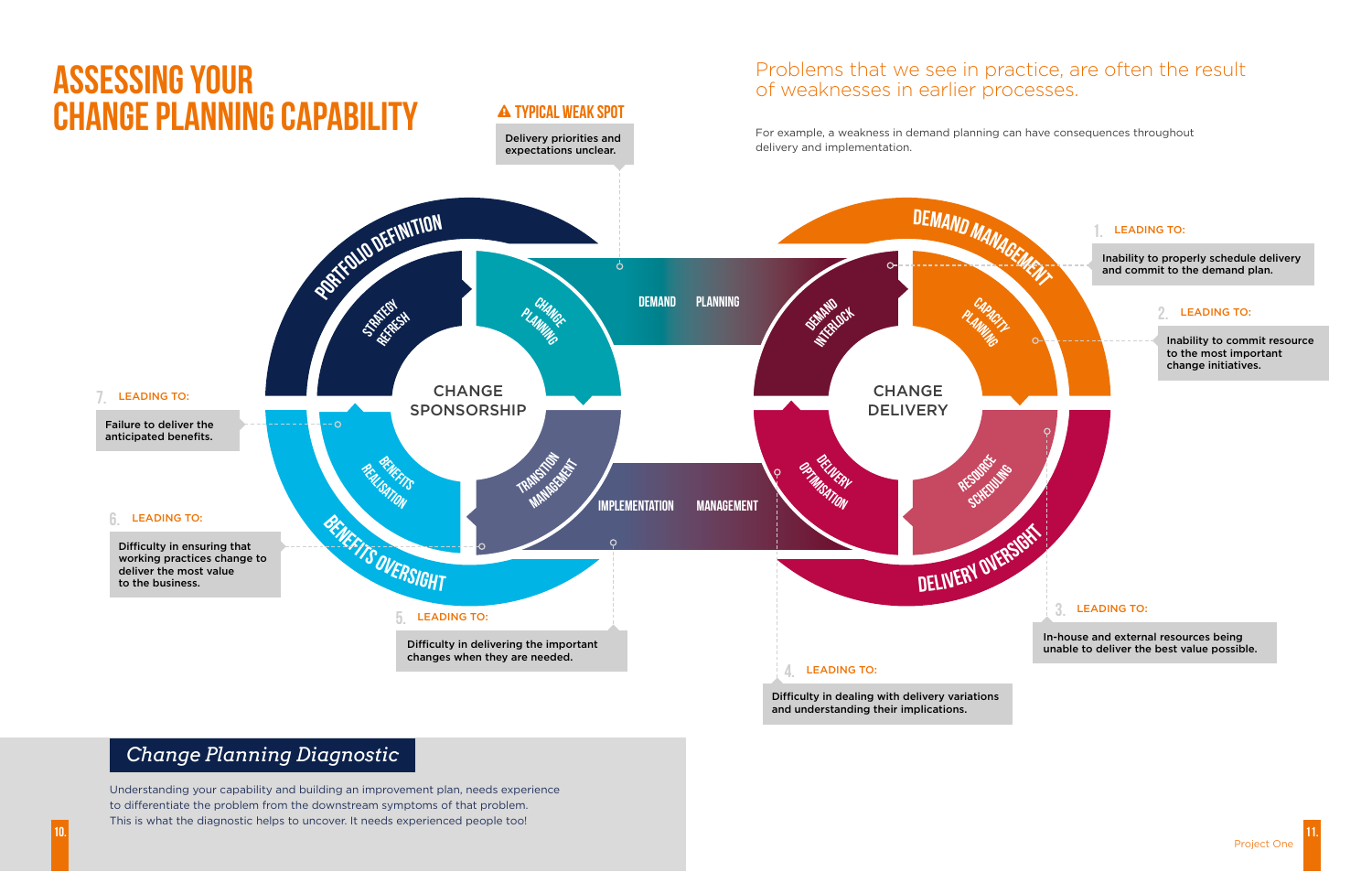

3.

# TOOLS TO SUPPORT CHANGE #4

**EFFECTIVE CHANGE PLANNING** 

FOR CHANGE

OPERATING MODEL AND STRATEGY #1

ÞÞ

## SUPPORTING KPI'S, TARGETS AND MANAGEMENT **INFORMATION** #2

DATA AND **PROCESSES** #3

### THE OBJECTIVE

2. **Decide who will provide this information, how you will know it's fit for purpose and how it gets to the people who need it**

**Build consensus around the planning of change and clarity on who is accountable for making decisions and what success looks like for your organisation**

**Identify the information that will support effective decision-making**

CONSIDER WHO<br>HAS THE SKILLS AND<br>EXPERIENCE TO MAKE<br>ALL THIS HAPPEN **<sup>p</sup>rojectone.co<sup>m</sup>**

Where you start depends on what you've already got in place. The important message is to follow the sequence and complete the step as each step informs the next.

> **Look at how the processes can be sustained and made more effective, through automation**

# THINK TALENT!

There is one more important thing to consider. You need to use talented people to make this happen and happen well. People are what planning is all about and it takes good people to do it well.

real change · real difference



# A 4-step approach to improve change planning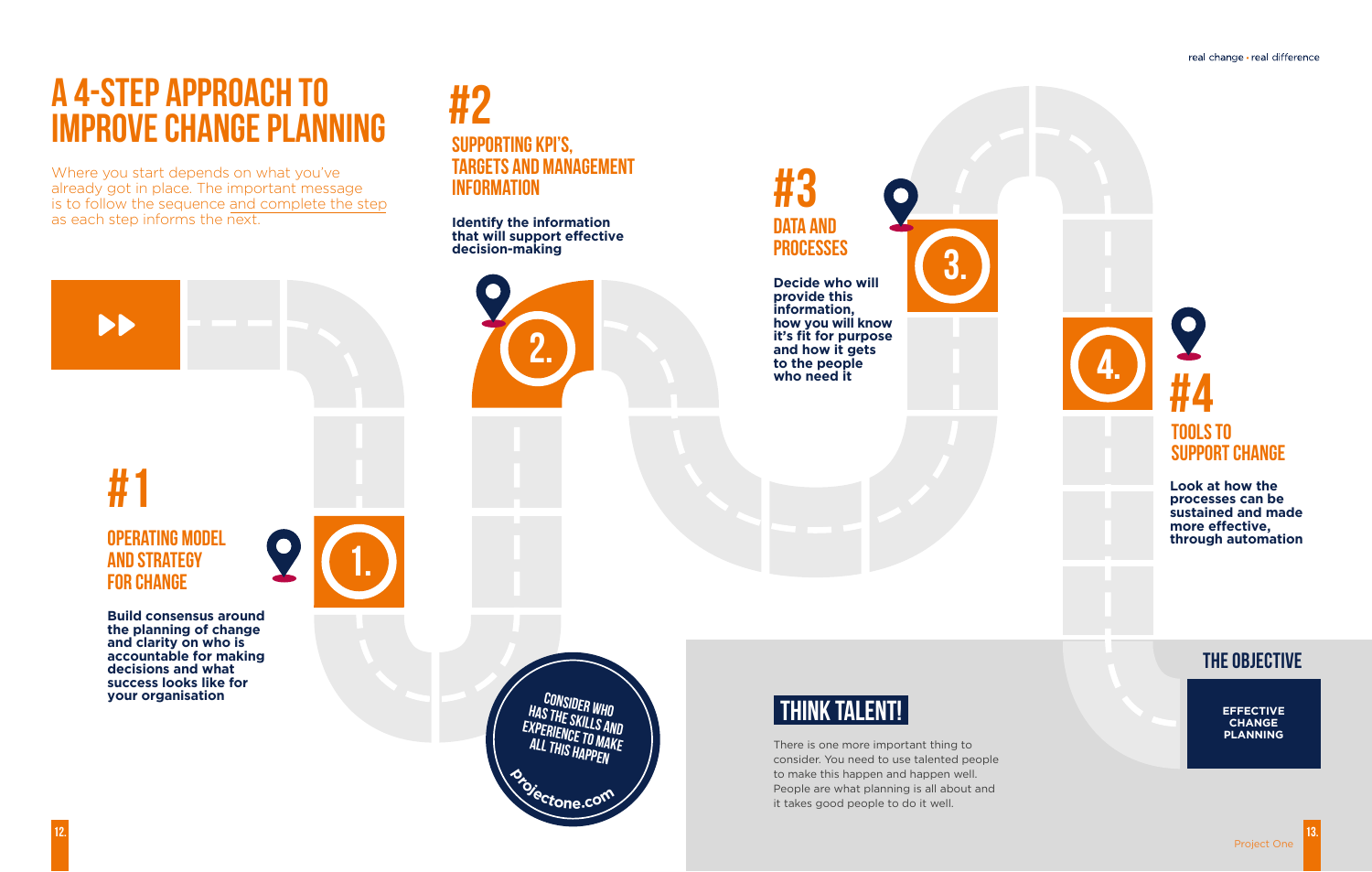15.

# really talented people

### **It's a big job, so use people who know how to do it, and do it well.**

#### **HEAD FOR BUSINESS**

Relishes the task, with the personal and analytical skills to cope with the myriad of challenges.

#### **HIGHLY ANALYTICAL**

A good thinker with a logical mind. Instinctively analytical, with real, financial and planning acumen.

FORENSIC **ATTENTION** TO DETAIL HEAD FOR BUSINESS **COMMITMENT** AND EMPATHY **EXPERIENCED LEADERSHIP** CLEAR VISION STRONG BACK BONE ANALYTICAL GUT INSTINCT Planning isn't often given the priority it deserves in organisations; the planning role frequently falls to people who aren't best equipped to manage it. The difficult-to-place Project Manager can be handed the poisoned planning chalice, and left to deal with it. If you want to fix change planning then you need to **HAVE THE RIGHT** talent involved **<sup>p</sup>rojectone.co<sup>m</sup>**

#### **CLEAR VISION**

You could say 20:20 vision, someone with the focus and clarity to think about and plan the future.

# **HIGHLY** THE RIGHT TALENT TARGE PLANNING NEEDS Anatomy of a great change planner

*Think about the talent. Don't set under-qualified* 

*people up to fail.*

#### **COMMITMENT AND EMPATHY**

Understands the challenges and needs of the key stakeholders, possibly because they've been in their shoes.

#### **GUT INSTINCT**

It takes someone with the instinct to really understand what outputs and activities will add real value.

#### **STRONG BACK BONE**

It's a tough job, so we need someone who has bags of tenacity and conviction.

#### **FORENSIC ATTENTION TO DETAIL**

Organised, thorough and accurate, leaving no stone unturned to get the job done right, whilst keeping sight of the big picture and priorities.

#### **EXPERIENCED LEADERSHIP**

A natural leader who can lead through influence rather than authority. Someone who can build and support a high-performing team.